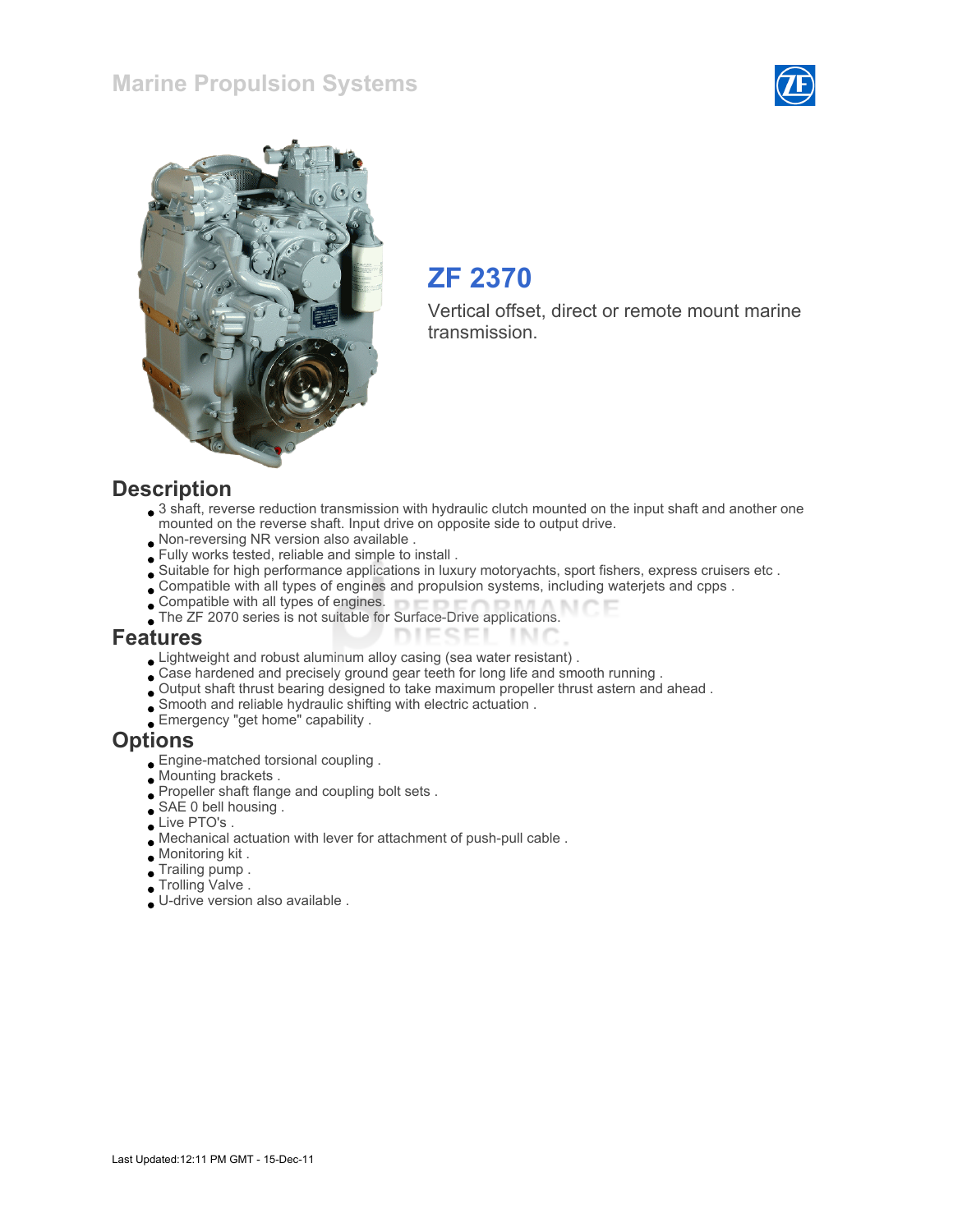

# Pleasure Duty

| <b>RATIOS</b>          | MAX. | <b>TORQUE</b> | POWER/RPM                                               |    | <b>INPUT POWER CAPACITY</b> |          |           |          |          | MAX.<br><b>RPM</b> |      |
|------------------------|------|---------------|---------------------------------------------------------|----|-----------------------------|----------|-----------|----------|----------|--------------------|------|
|                        | Nm   | ftlb          | <b>kW</b>                                               | hp | <b>kW</b>                   | hp       | <b>kW</b> | hp       | kW       | hp                 |      |
|                        |      |               |                                                         |    |                             | 2000 rpm |           | 2100 rpm | 2300 rpm |                    |      |
| $  $ $  $ 4.000, 4.444 | 5577 | 4113          | 0.5840 0.7831   1168   1566   1226   1645   1343   1801 |    |                             |          |           |          |          |                    | 2300 |

\* Special Order Ratio.

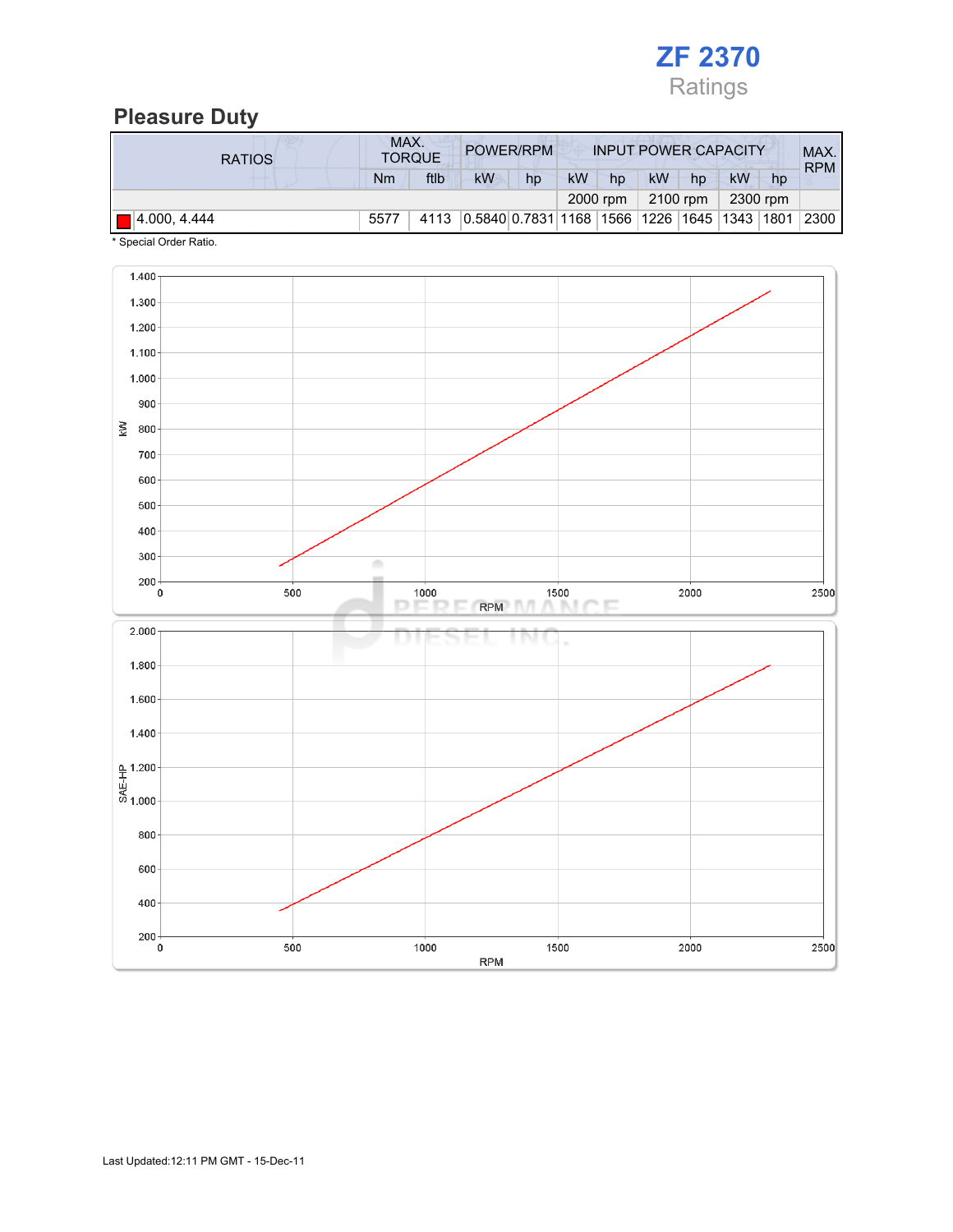# ZF 2370 **Dimensions**

Œ



| mm (inches)                                                                                        |    |                |    |                |                            |  |  |    |           |  |  |
|----------------------------------------------------------------------------------------------------|----|----------------|----|----------------|----------------------------|--|--|----|-----------|--|--|
|                                                                                                    | В1 | B2             | H1 | H <sub>2</sub> |                            |  |  | L3 | Bell Hsg. |  |  |
| 335 (13.2) 340 (13.4) 340 (13.4) 300 (11.8) 667 (26.3) 589 (23.2) 435 (17.1) 115 (4.53) 115 (4.53) |    |                |    |                |                            |  |  |    |           |  |  |
|                                                                                                    |    | Weight kg (lb) |    |                | Oil Capacity Litre (US qt) |  |  |    |           |  |  |
|                                                                                                    |    | 436 (959)      |    |                | 27.0 (28.6)                |  |  |    |           |  |  |
|                                                                                                    |    |                |    |                |                            |  |  |    |           |  |  |

#### SAE Bell Housing Dimensions

|         |    |  |                                                   |  |    |  | <b>Bolt Holes</b> |                 |  |  |
|---------|----|--|---------------------------------------------------|--|----|--|-------------------|-----------------|--|--|
| SAE No. |    |  |                                                   |  |    |  |                   | <b>Diameter</b> |  |  |
|         | mm |  | mm                                                |  | mm |  | No.               | mm              |  |  |
|         |    |  | 647.7 25.5 679.45 26.75 711.2 28.0 16 13.49 17/32 |  |    |  |                   |                 |  |  |

# Output Coupling Dimensions

|    |     |  |  |                |                                                         | <b>Bolt Holes</b> |     |              |      |  |
|----|-----|--|--|----------------|---------------------------------------------------------|-------------------|-----|--------------|------|--|
|    |     |  |  |                |                                                         |                   | No. | Diameter (E) |      |  |
| mm | in. |  |  | mm in mm in mm |                                                         |                   |     | mm           |      |  |
|    |     |  |  |                | 285   11.2   245   9.65   175   6.89   22.0   0.87   12 |                   |     | 20.2         | 0.80 |  |